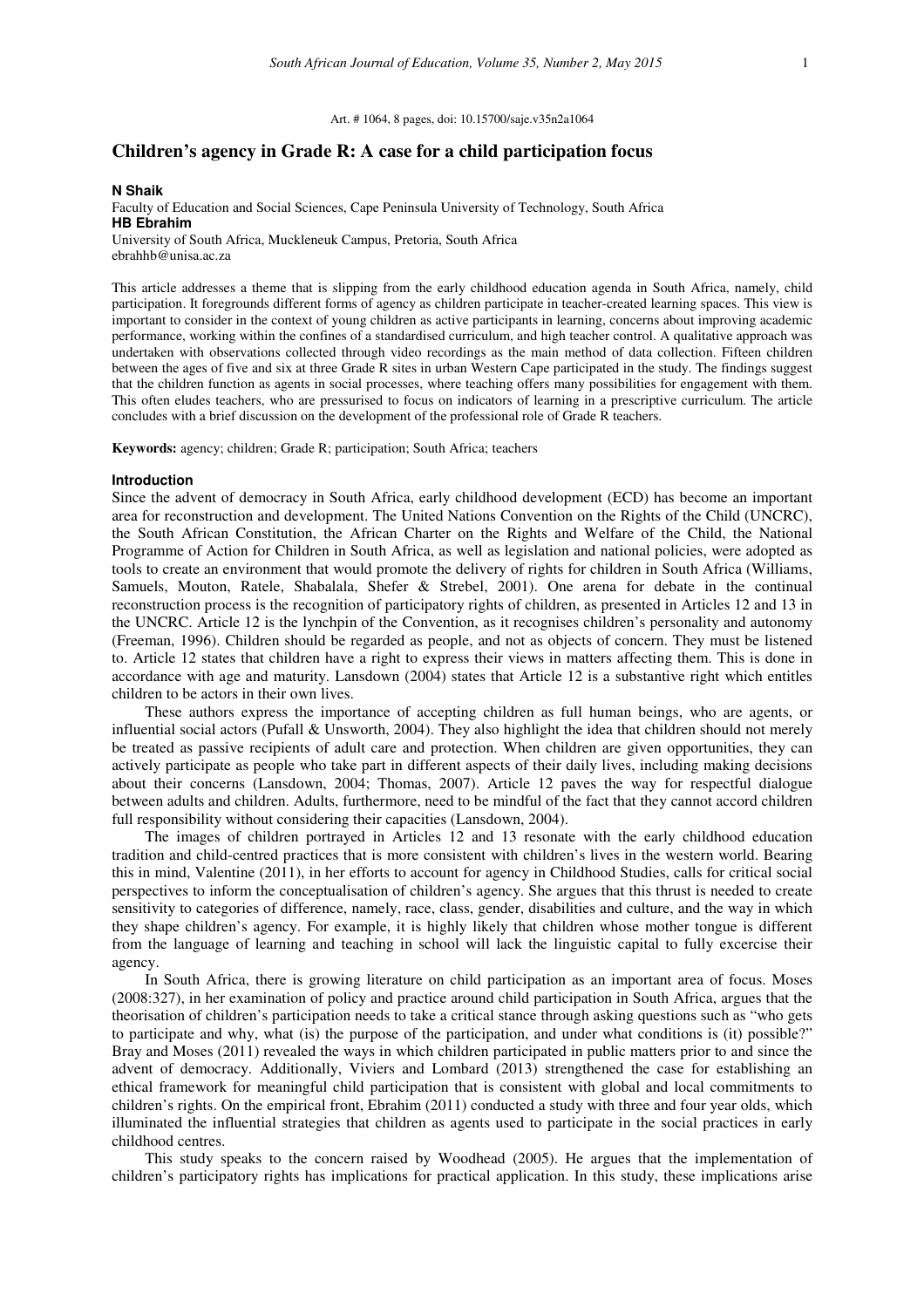from an analysis of forms of agency that are enacted by the children in teacher-created learning spaces. The study sheds light on the processes of child participation and new responsibilities for Grade R teachers.

The above is particularly important, taking into account that the current curriculum in South Africa affords opportunities for children's positioning as agents, and their active participation. Whilst this is the case, the uptake of opportunities is problematic. Teachers' attitudes, knowledge, and ability to understand children as agents influences what they do in practice. Child participation in the early years is a risky project for teachers, as they are required to step back so as to afford greater power to young children (Wood, 2014). This is even more daunting to a work force that is underqualified as is the case of teachers in Grade R in South Africa.

Instructivist approaches are likely to be implemented when teachers are under-qualified (Anning, 1991). When such approaches are used uncritically, then there is too much structure. Child participation is most likely to be unevenly distributed in practice, with distant and controlling attitudes from teachers. Bae (2009) contends that the emphasis on rules and procedures in early childhood settings can limit children's capacity to act as interactional beings. Nyland (2008) identified routines and schedules as impediments to participatory practices in early education. In the same vein, Bennett (2007) states that in education, the balance of power is rarely in favour of the child. Most of the teacher's attention is directed towards organising the environment and preparing children for school, rather than focusing on children's active participation towards lifelong goals.

In light of the above, this article explores forms of agency of Grade R children in order to shed light on some processes of child participation at a micro-level. This exploration is undertaken to determine the possibilities for understanding child participation from an agency perspective.

### Conceptualisation of Agency

As gleaned from the discussion thusfar, the concept of agency is important to the argument for child participation. This view is reinforced by Valentine (2011), who advocates for a social model of agency. In this study, the conceptualisation of agency is developed from the social model. The perspectives from the sociology of childhood are combined with sociocultural and post-structural perspectives. The sociology of childhood casts young children as agents, who are knowledgeable and capable of functioning in effective ways (Corsaro, 1997; Mayall, 2002). Children's capacities are shaped by the practices in places like Grade R classes. They can also shape and influence these practices by using their knowledge and skills. It is through active participation with others, and in their environments, that children advance in their learning and development (W Corsaro, 1997; WA Corsaro, 2003). Acknowledged as agents, children can be observed to challenge, reflect, negotiate and participate in social interactions with adults and other children (Mayall, 2002).

The sociocultural perspective of agency is complementary to the sociology of childhood. It highlights the capabilities of agents to learn, to teach themselves, and to take a reflexive stance (Vygotsky, 1978). The extension of ideas comes from Wertsch (1998:24), who draws attention to the material and relational aspects of agency, through the concept of "agents-acting-withmeditational-means." In mediated action, Wertsch (1998) contends that the agent is the person who is doing the acting, and that the tools are the meditational means used by the agent to accomplish an action. Artefacts and tools are not just physical objects (things), but are also psychological (language, mental models). When children are involved in activities, they will use the resources available, and possibly create their own to guide their actions, and influence what happens in practice.

Poststructural theories extend the idea of mediated action through a focus on the way in which institutional and social structures shape the agency of individuals. These theories highlight the way in which agency is tied to power relations, and the use of strategies. Foucault (1977) has alerted us to the fact that power is ever present and everywhere. It surrounds people and is exercised by them. This means that even though young children are subjected to the authoritative power of discourses exercised through thinking and through the actions of more abled peers and/or teachers, they are still capable of excercising power. Power is embedded in relations between subjects. These relations are unstable and can shift and change as people continue to seek to gain power in situations in novel ways.

These perspectives lend credence to the idea that a child's agency is contingent on a high level of participation, namely, a quest to be skilful, motivated to make sense of their surroundings, and a display of competence in handling the dynamics that characterises their lives in a particular context. These ideas of agency are explored in this study through a focus on imaginative play in group situations, negotiation, and the invocation of adult authority.

### **Methodology**

This article is part of a doctoral (PhD) study, which examined the nature of child participation in Grade R in the Western Cape. Taking into account that child participation is socially constructed, it was most appropriate to use a qualitative research approach. This study took place in three Grade R sites.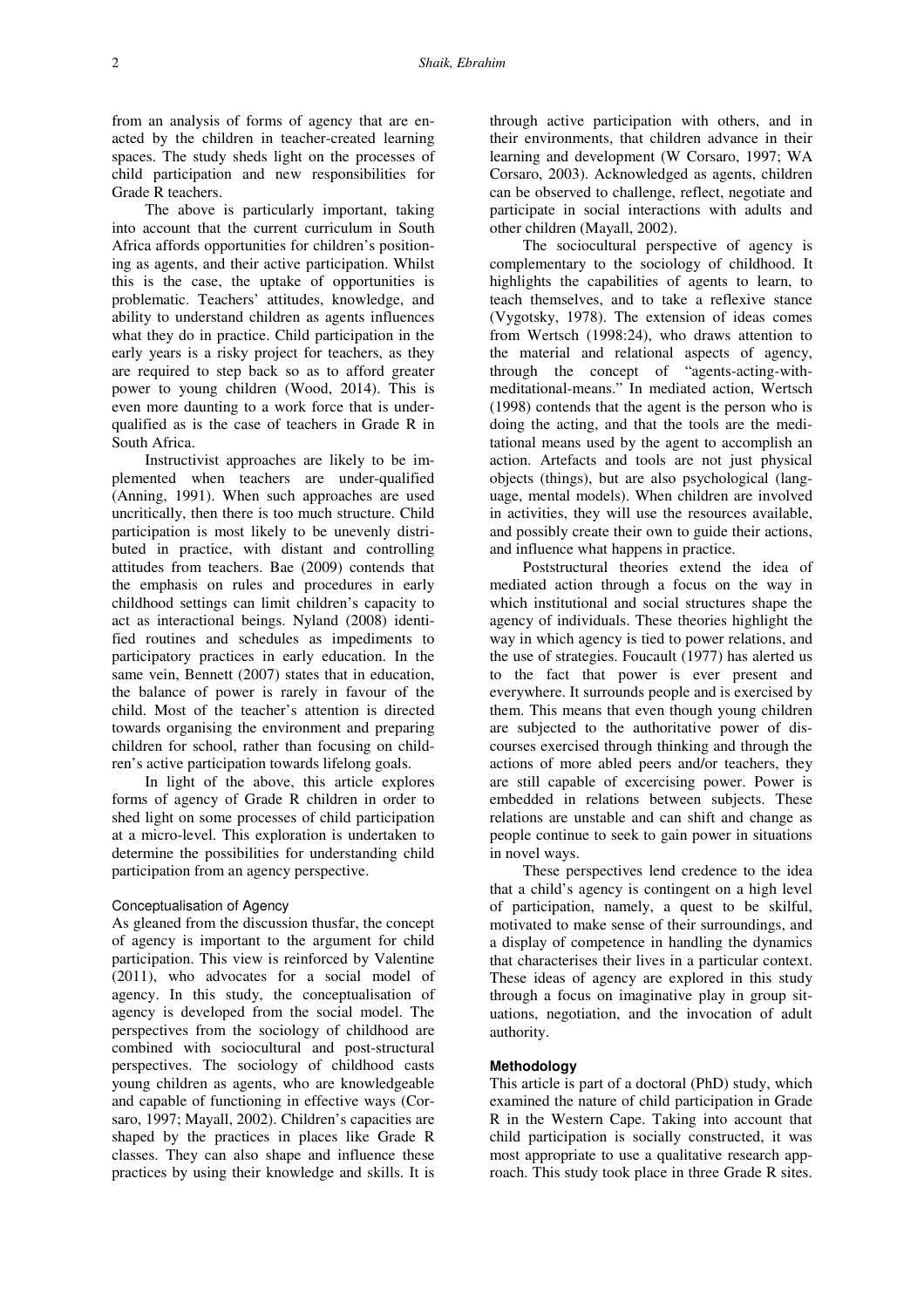All Grade R sites were overseen by the Provincial Department of Education. Data was collected from two Grade R sites that formed part of the foundation phase of a public primary school. Data was also collected from a Grade R class at a community-based site, which catered for children from three to six years. Fifteen children (eight boys and seven girls) between the ages five and six participated in the study. The children were selected based on the advice from teachers and permission from parents.

The data was produced through video recording of different sessions of the day for three days. Before the recordings were undertaken, it was necessary to build a relationship with the children and to practice skills in observing them. During this time, children shared stories, personal experiences, trials and tribulations. These developments helped in creating a deeper understanding of children as participants in activities in their daily lives in Grade R.

Consent for the study was obtained via the ethics committee from the University of KwaZulu-Natal. Consent was obtained from principals, teachers, and parents. The teachers were briefed regularly on the nature of the research activities. They provided information on the daily programme, and on occasion, the emotional state of the children.

Assent was sought from the children as the research activities unfolded. According to Cocks (2006), assent refers to gaining children's agreement in concrete situations in which they are directly involved. Ebrahim (2010) draws attention to the need to pay special attention to both children's verbal and non-verbal behaviour when seeking assent from young children. In the study, the children were given a brief explanation of the video recording process. They were allowed to ask questions. The camera was positioned in a way that least interfered with the natural activities of the children. During the recording, the children were able to interact freely with the researcher and thereby concerns they might have had.

The data was analysed using an adaptation of Miles and Huberman's (1984) approach for qualitative research. The video recordings were viewed, and the selected clips were transcribed. The transcriptions were used to identify units of meaning related to children's agency. These were then developed into a cluster of ideas around a theme. The theoretical perspectives also afforded greater reflection on a selection of examples in the themes.

### **Findings and Discussion**

In order to shed light on the forms of agency that invited active child participation, the first theme focuses on exploring the role of imagination in group play situations. This is followed by children's negotiations in spaces of control. The final

theme discusses the way in which teacher power is implicated in child participation.

Imaginative Play in Group Situations

Vygotsky (1978:102) contends that "action in the imagination sphere and in an imaginary situation [...] all appear in play." Imaginative play in group situations is a powerful form of agency. In Wertsch's (1998) terms, the agents gain access to artefacts, tools and relationships in order to construct their ideas and carry out their actions. Children deliberately select aspects of life and place them in situations where they have a greater degree of control (Henricks, 2011). Corsaro (2003) relates this control to children gaining dramatic license so as to project into the future, and to act in realms outside the ordinary.

Imaginative play in group situations is also valuable for other reasons. As children engage, possibilities arise for enhancing or troubling understandings from their life worlds. Children use imaginative play to communicate in creative ways. It is through group play that children are able to construct social networks and to enhance collective goals (Wood & Hall, 2011). Group play is an appropriate arena in which to allow children to access not only physical objects, but also relationships and language, to communicate and share thoughts. Through group play that privileges the imagination, platforms are created for social, physical, cognitive, emotional and relational processes to develop.

In the study, there were several episodes which attested to pretence as a form of agency. The opportunities in free group play allowed the children to create imaginary situations where they devised their own procedures and internal logic. For example, they cohered around gendered teams of superheroes in combat, and teams dedicated to beautification, using Barbie dolls as the interpretive frame of reference. These avenues helped the children to exercise and affirm their agency, according to their own definitions and parameters for group cohesion. The excerpt below shows how the children used the physical objects available, the birthday theme, and the language and actions associated with it, to excercise their imaginary power as a form of agency.

*Kathy: The baby's clothes, please. I must iron the child's clothes.* 

*Sepho: And this one. Iron this one.* [sic]

*Kathy: Sepho it's your baby's birthday today.* 

*Sepho: No,* [it's] *Lucky's baby's birthday today.*<sup>i</sup>

*Kathy: Lucky, today is your child's birthday, neh.*  [sic]

*Lucky: Okay, it's my child's birthday today.* 

*Kathy: No, it's fine, you don't...it's her birthday. No!* [sic]

*Kathy: I am going to put a dress on. I bought a new dress for today. Lucky, where is that klopse jacket*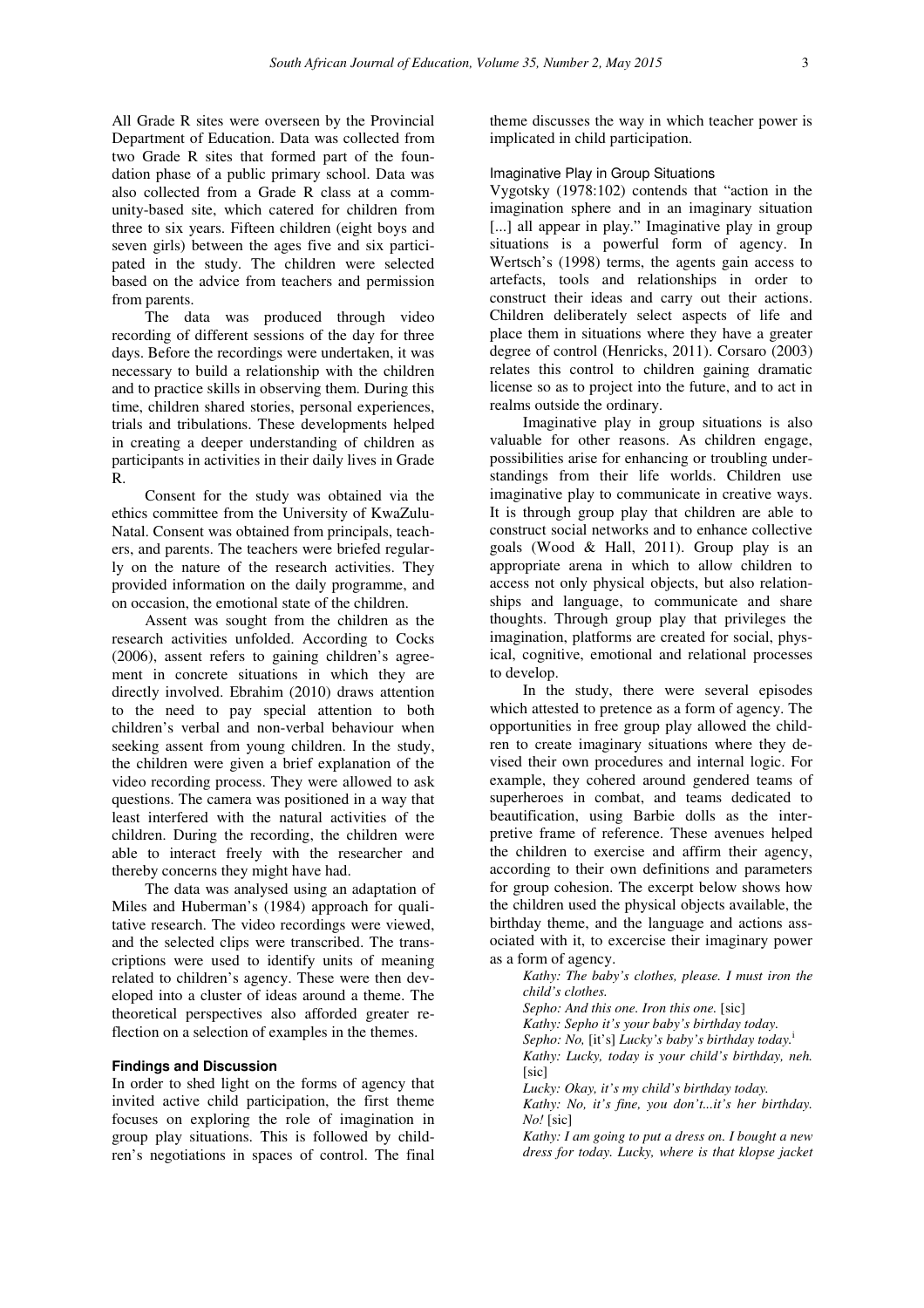*that I told you for Lucky's baby today. I mos told her that I bought a dress for her still. I'm making it nice, man. Today is her birthday. Sepho, Sepho keep here. I want to put it in her arms. This is now her child's dress. Sepho come. It's her child's birthday today.* [sic]

*Aisha: It's my baby's birthday. We are going to the party.* 

*Kathy: Yes, I'm just dressing her now.* 

In the scenario above, the children use their meditational means and activities to bring alive their individual input into enacting getting ready for a birthday party. It can be noted that Kathy, Sepho, Lucky and Aisha have developed internal navigational markers to meet the main goal of being prepared for the birthday party. Wertsch (1998) contends that in most cases, mediated action cannot be adequately interpreted if we assume that it is cohered neatly around a single goal. In the scenario above, there are mini goals – each playing their own part in getting ready for the birthday party. The ironing of the clothes, the conflict around identifying whose birthday it is, and the dressing up, are each served by mediated actions to reach the main goal.

The conflict around who would be 'birthday child' shows the degree to which meditational actions are associated with power and authority. As an authoritative agent, Kathy takes the lead in identifying Sepho's child as the "birthday child" when she says, "*Sepho it's your baby's birthday today".* Sepho disputes this and identifies Lucky's baby as the 'birthday child'. Lucky agrees. Kathy becomes energetic in the birthday preparation. Aisha then announces that it is her baby's birthday. This remains uncontested by Kathy. The power dynamics in group resonates with Foucault's (1977) idea that power relations are mobile, unstable, and can be reversed. Kathy is initially in control, but the others in the group also have a degree of freedom to take the action in another direction, and to resist. Hence, power is excercised by different individuals, based on their changing interpretations and concerns.

The discussion in this theme suggests that Grade R teachers need to develop sensitivity to the processes in group play, where children affirm themselves as agents. The imaginative dimension of group play allows the children to participate in choices that afford opportunities to act individually, relationally, and in a collective. In this way, possibilities are created for children, as agents, to advance their learning and development. The pedagogic challenge for Grade R teachers is to think about how they might use the capabilities that children display to deepen their understanding of their own pedagogic roles and strategies to advance learning.

#### Negotiation in Spaces of Control

One of the critical ways in which children display agency is through their efforts to be skilful negotiators. Even when teachers are present, children will find the space in which to make their agendas matter to others (Ebrahim, 2011). In the study, the most notable places where the children showed their skill as negotiators was during the times when teacher control was weak. This was during free play. The children showed superior levels of self-control. This was mostly in the fantasy corner, the art area, the block corner and the outdoor area. Through the study of the video recordings it became evident that children as negotiators were wielding power and control. They were able to attain varying degrees of participation in their learning. This was prompted by, but not limited to, the priorities that the children set for themselves in the environments freely available to them.

In examining children's use of negotiation as a form of agency, it was clear that they were displaying characteristics that were superior to what had been observed as capabilities during teacher-directed practices. When the children played, they were attentive to aspects related to the goals they wanted to achieve. They were watchful of each other. This type of observation helped them to participate in reciprocal/unequal engagements, to make their concerns known, and to take decisions to influence their agendas. The example below illustrates the characteristics mentioned in a game with rules negotiated by two boys.

*Nazeer: Come, it's not throwing, not kicking, only in the basketball net, because it's basketball. Bounce, and we throw it in there, but we are not on sides, we are not in teams, nothing.* [sic]

*Jayden: We are just practising. I want to do it like practising.* [sic]

*Nazeer: Uh...practising. We just pass and one throws it in the net. I will throw in the net. Listen here, listen here, I want to tell you something. If you* […] *fall or trip, you are out of the game. If you*  [...] fall or trip, neh, then you out of the game, neh. [sic]

*Jayden: Okay, then I will do it like how you practice.* [sic]

The example above shows the way in which the issue of practising for a basket ball game is negotiated. Nazeer has insight into how the game is played – not as a team, but with some co-ordinated actions. In guiding Jayden, he shows the eliminations for correct actions: "*not throwing, not kicking...not on-sides*" [sic]. Jayden recognises the guidance as practising. He asserts himself, and wants to perform according to his concept of practising. Nazeer identifies with Jayden's concept of practising, and gives more rules to guide Jayden. Nazeer wields power over Jayden, when using the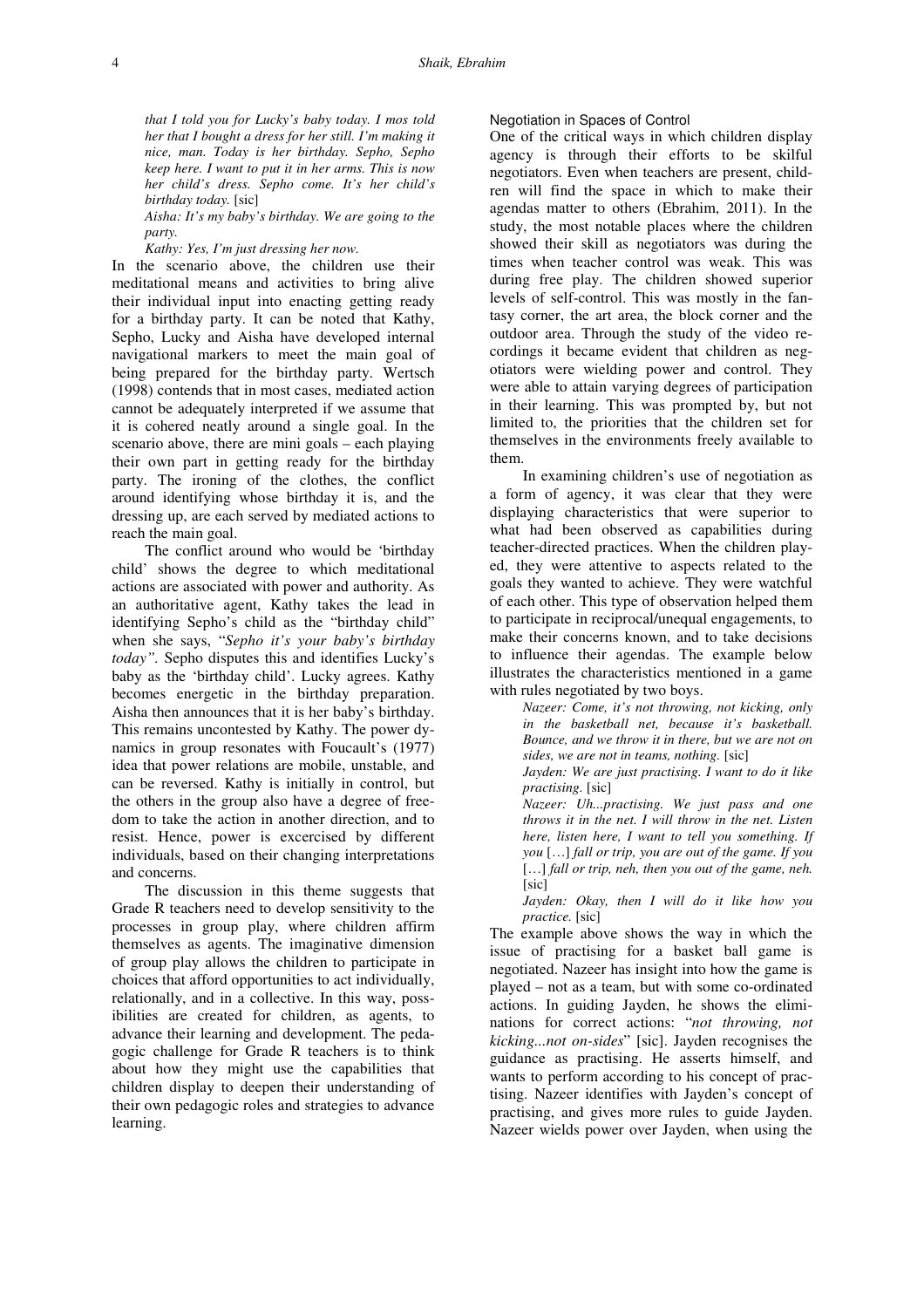injunction "*listen here*", and when sanctioning that "*if you fall or trip you are out of the game*". Jayden, meanwhile, aligns himself to Nazeer's concept of practising.

The negotiation of the game's rules operationalises Foucault's (1977) notion of power as mobile relations. It also contextualises Halperin's (1995) notion of power as a dynamic situation. The strategies adopted by Nazeer and accepted by Jayden is productive of a reality that is intrinsically bound up with concerns for self interest, status and identity maintenance. Wertsch (1998) argues that the degree of control in situations is dependent upon how an agent is able to make sense of the tools that are available to him. He contends that the agent's actions will largely be devoted to taking processes that belong to others, or which are the domains of others, in order to make these their own. This requires a high degree of mastery. Nazeer shows greater leaning towards this mastery than Jayden, where Nazeer's powerful position gains legitimation from Jayden's willingness to follow his advice.

The richness of the form of agency described thus far often eludes teachers in a prescriptive curriculum environment, where free play is not appreciated as a space where teachers can observe and learn from children. Teachers are often occupied with authoritarian roles that resonate with their duties to accommodate curriculum priorities (Eisenbach, 2012). What is all too often absent in this context, is teachers' drive to become negotiators of the curriculum, where there is a quest to finding a balance between what is prescribed, and what they believe works best for children's need to participate in their learning (Eisenbach, 2012).

The study also showed that children's negotiations made different demands on their social skills. The conditions created in the Grade R classes did afford children some opportunities to expand their repertoire of social behaviours. During small group and free play time, the children had exposure to materials such as playdough, construction materials and some manipulatives. The children used these opportunities to relate to each other in different ways. The example below shows the social performance of the children in a flurry of activities in the work areas.

*Sepho: Where is the other dough?* 

*Alicia: There is yours. Here is mine. I close my stuff. Huh-uh, Amaan don't go so on. Amaan no! Raihaan can't sit next to you. The chair is going to break.* [sic]

*Alicia: Tamia do you want to play? Here Tamia. I must still work by the...* 

[Alicia walks over to another work area concerned about not finishing her robot. Alicia is making a robot.]

*Alicia: Is there still more black? Margie: What black?* 

*Alicia: That that ... give me just a scissor. Give me also one for Tamia. Thank you. Excuse me Amaan!*  [sic]

*Amaan: Sorry.* 

In the example, the children as agents make deliberate choices, and use their interactional competence to connect with one another. Wertsch (1998) contends meditational means to be materials that can enable or constrain action. The material meditational means (playdough, scissors, crayons, and language) play an important role in this interactional context. The children use the meditational means to make their own agendas matter. The interactions with peers allow them to further their goals. Context, tools, agents "know how" and territorial guarding are important dimensions that help the children to function as agents.

In the study, the games the children played also provided a context for them to be competitive. This challenged their positions as negotiators. Those with strong personalities were able to use strategies to achieve certain outcomes. In the example below, both Toby and Nazeer take on dominant positions in a volleyball game. Nazeer and Toby position themselves as *better* than Damion. In the unequal power relations that ensue, Damion becomes the target for instructions.

*Toby: Okay, I score.* [sic]

*Nazeer: Wait, we show them how better we are than them. We are going to show you how better we are than you's. Throw! Throw!* [sic] *Toby: Teacher, Damion don't want to pass the ball to me. Yoh! I play volleyball. I hit so hard ... But I don't score. Damion! Go fetch it.* [sic]

In the quest to assert himself, Nazeer creates a hierarchy which positions Toby and himself as superior to Damion. Toby is complicit in Nazeer's mission to secure superiority in this way. Damion, however, is resisting Nazeer's request to throw the ball, and Toby thus appeals on the teacher's authority to have his need for control met. Foucault (1977) notes that power relations can change very quickly with resistance. He further argues that resistance is a form of oppositional politics, which is inevitable in power relations. When a person resists, then this mobilises an individual, or groups of individuals, in definitive ways. Certain behaviours come to the fore when this happens. Damion's resistance was inevitable, when taking into account his domination by Nazeer and Toby in this instance.

## Invoking the Teacher's Authority

In the study, the presence of the teacher in the children's play spaces resulted in them taking an instructive role. The teachers were close to children during free play but they failed to take advantage of the rich meanings emanating from children's participation in activities. The teachers, however, were active in communicating with the children when they needed to correct behaviour and/or reinforce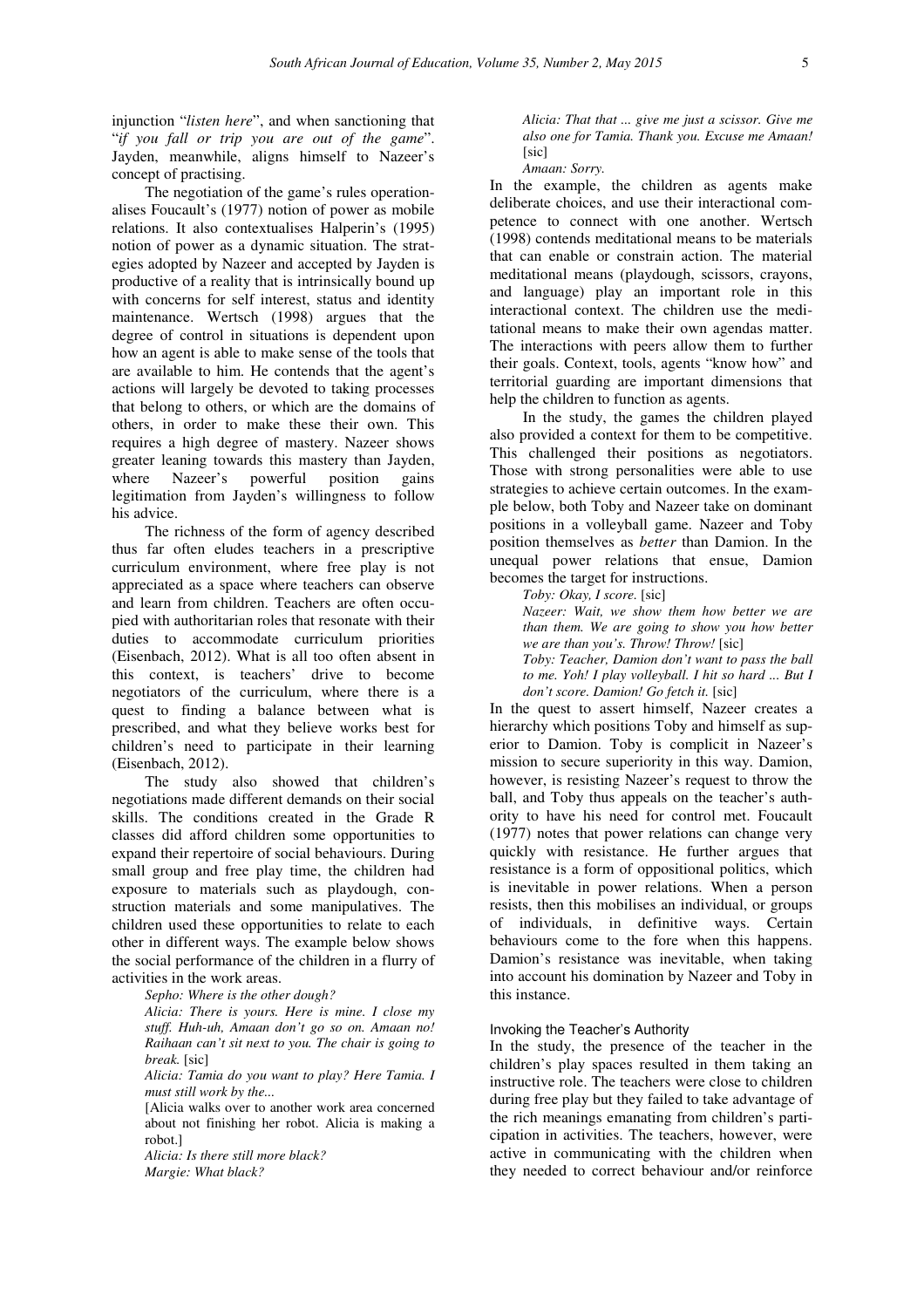procedures. This could be attributed to the fact that teachers' concerns regarding children's play are more related to the expectations of 'schoolification' on the part of the children. Children's play efforts are interpreted only in the light of progress, achievement in terms of preparatory skills, and behaviours for early education outcomes.

Ghirotto and Mazzoni (2013) advocate that adult/teacher interventions serve as a valuable resource for children. In free play situations, they can offer children new knowledge and insight. Adult power is thus an enabling force rather than a tool for inhibiting children's concerns and imagination. The example below shows how the teacher fails to connect with the children's concerns. The children's negotiation of meaning is interspersed with the teacher's concern for discipline, and a specific form of play. In the presence of the teacher, the boys continue to interact, and to negotiate meaning around getting their aeroplane together.

*Noor: We must make an aeroplane. Waseem: Can I build with you?* [sic] *Waseem: Yes, but … yeah, but you must copy us.*  [sic] *Teacher: Right, quiet play.* [sic] *Noor: Quiet play. Teacher: It's quiet play. Waseem: Come, we make a car.* [sic] *Noor: Come, we make something else like a jet, neh.* [sic] *Teacher: Noor and Luke, it's quiet play. Both Noor and Waseem together: Yes, teacher. Noor: I got one for you Waseem. Look here! How much bolts I got.* [sic] *Waseem: Here's more, here's more. Come let me put this one in also for you.* [sic] *Noor: No it's fine. Wait, it's fine. I need this jet thing. I need this only.* [sic] *Waseem: You want the jet, neh.* [sic] *Noor: I like these jets. Waseem: Can you make me one also?* [sic] *Noor: Teacher is gonna say,'what is wrong with you?'* [sic] *Waseem: See, I'm going to make a double race car like a champion race car. Look here!* [sic] *Noor: I think that it is a little bit small for an* 

*aeroplane, Waseem…* 

The example shows that, as agents, the children assert themselves in the presence of the teacher, deciding on which modes of transport to make. The teacher misses the opportunities to position herself as a learner, who is sensitive to children's meaning making. The children's efforts to create shared meanings and representations are ignored as the teacher controls the activity within the framework of quiet play. Wood (2010) argues that the national curricula policies in the early years dictate certain ways in which teachers should behave. Teachers look out for desirable normative practices, and this discounts the role they can play, to inspire children and to learn from them. Additionally, the teachers also have a dichotomous understanding of work and play. In play, what children do must reflect an adult's plans and purposes for them to be accepted as authentic. Teachers will be vigilant regarding deviations from acceptable practice. However, it ought to be acknowledged that children are not passive or without recourse, since they may indeed assert themselves in agentic ways. It is maintained here that teachers in Grade R should make use of opportunities to build dialogue and practice that enhances their capacities to function as agents.

## **Conclusion**

The aim of this article has been to provide a snapshot of child participation in Grade R, using a conceptualisation of agency rooted in the social model. This small scale study shows that children use different forms of agency to actively participate in teacher-created spaces in Grade R. The children used what was available in order to construct practices driven by their own concerns.

Specifically, the study highlighted how children used pretence as form of agency in order to understand and control reality. They were able to use negotiation a form of agency to assert themselves. They related to their peers in reciprocal, unequal and relational ways in order to develop their agendas. It was also evident that the children could have benefitted from greater responsiveness from teachers. Teachers' concerns with discipline and finding evidence of learning that resonates with the official curriculum, created blind spots to children's powerful agentic behaviour.

In order to make a child participation agenda in Grade R salient from an agency perspective, a reform agenda is necessary. Harcourt and Hägglund (2013) favour a bottom up approach for reform in practice. Greater understanding is required as to how particular contexts of children's lives shape their participation and the forms of agency that are possible in these types of contexts, especially in plural societies like South Africa (Moses, 2008). Additionally, due attention needs to be given to practices that suppress children's agency, and to those that support it.

The above has implications for the development of the professional role of Grade R teachers. Alderson and Morrow (2011:21) state that if strong child participation is to come to the fore in terms of pedagogy and curriculum in early childhood education, then teachers need to have "new attitudes towards their knowledge and status." Attention needs to be drawn to the preparation of teachers who are skilled and flexible enough to understand children's perspectives. Bae (2009:395) deepens the point by articulating that:

*if children's right to participate on their own terms are to be realised in practice, it is essential that they meet teachers/staff who are responsive: teachers who recognise their competencies and urge to develop and learn, and who at the same time are*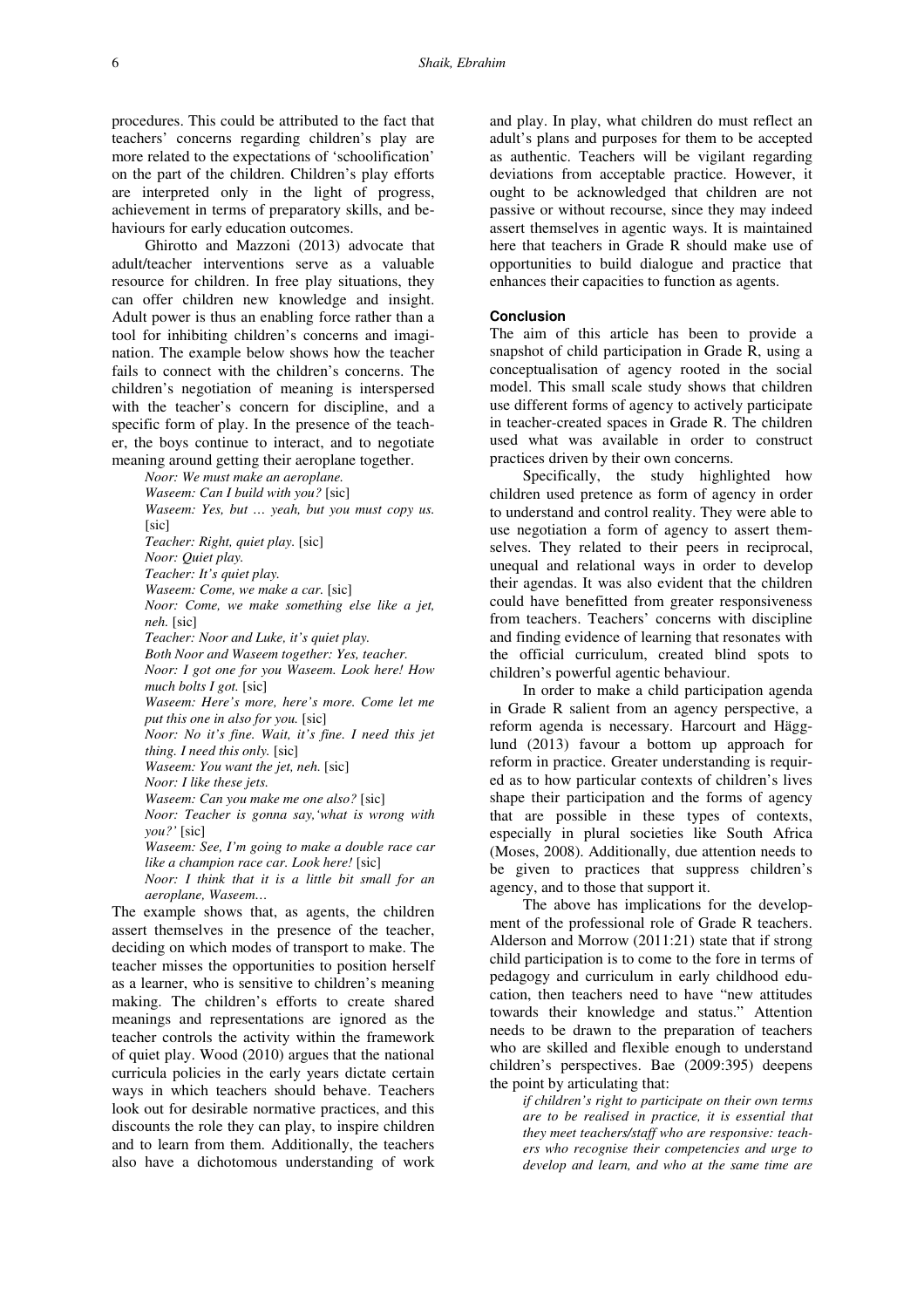*open to aspects of vulnerability and dependence.*  Teachers need to be exposed to child development courses, which helps them to understand different views of children, such as: the child becoming an adult; the child as a competent social actor with vulnerabilities; and the child with socio-cultural roots. They need to interrogate their own position regarding images of children, and how they use this to invite or disable child participation in the Grade R programme.

MacNaughton, Hughes and Smith (2007) propose several roles of the teacher which are adapted and helpful to consider for active child participation where children function as agents. The teacher roles are adapted as follows: the *translator* who 'translates' and interprets children's meaning making, and acts upon it, the *intermediary*  who is a go-between the child and content to be learned, and the *advocate*, who advocates for practices that are child-focused. The roles challenge the notion of teachers as merely those who deliver the prescribed curriculum. Teachers are recast as professionals, who position themselves as creative agents in a flexible and transformative learning space.

Teachers also need to analyse curriculum documents in order to identify the possibilities for child participation in practice. They should be trained to develop their skills in a reflective model of practice. This will create sensitivity to what child participation looks like in the classroom, and on the playground. It could also lead to discussions on the relational space that is given to children to allow them to contribute towards their learning. In this way, Grade R teachers stand to benefit from deepening their responsibilities, namely caring for children, supporting them, respecting their perspectives, and taking the lead when necessary.

#### **Notes**

The quotations are mostly verbatim in order to privilege children's meaning making.

### **References**

- Alderson P & Morrow V 2011. *The ethics of research with children and young people: A practical handbook.* London: Sage.
- Anning A 1991. *The first years at school.* Milton Keynes: Open University Press.
- Bae B 2009. Children's right to participate challenges in everyday interactions. *European Early Childhood Education Research Journal,* 17(3):391-406. doi: 10.1080/13502930903101594
- Bennett J 2007. Early childhood education, democracy and citizenship. *Asia-Pacific Journal of Research in Early Childhood Education,* 1(1):65-81.
- Bray R & Moses S 2011. Children and participation in South Africa: Exploring the landscape. *Perspectives in Education,* 29(1):6-17*.*
- Cocks AJ 2006. The ethical maze: Finding an inclusive path towards gaining children's agreement to research participation. *Childhood,* 13(2):247-266. doi: 10.1177/0907568206062942
- Corsaro W 1997. *The Sociology of Childhood.* Thousand Oaks, CA: Pineforge Press.
- Corsaro WA 2003. *We're friends, right? Inside kids' culture.* Washington, DC: Joseph Henry Press.
- Ebrahim H 2011. Children as agents in early childhood education. *Education as Change,* 15(1):121-131. doi: 10.1080/16823206.2011.568947
- Ebrahim HB 2010. Situated ethics: possibilities for young children as research participants in the South African context. *Early Child Development and Care,* 180(3):289-298.
- Eisenbach BB 2012. Teacher Belief and Practice in a Scripted Curriculum. *The Clearinghouse: A Journal of Educational Strategies, Issues and Ideas,*  85(4):153-156. doi: 10.1080/00098655.2012.663816
- Foucault M 1977. *Discipline and punish: The birth of the prison.* London: Penguin Books Ltd.
- Freeman M 1996. *Children's rights: A comparative perspective.* Brookfield, VT: Dartmouth.
- Ghirotto L & Mazzoni V 2013. Being part, being involved: the adult's role and child participation in an early childhood learning context*. International Journal of Early Years Education,* 21(4):300-308. doi: 10.1080/09669760.2013.867166
- Halperin DM 1995. *Saint Foucault*: *Towards a gay hagiography.* New York: Oxford University Press.
- Harcourt D & Hägglund S 2013. Turning the UNCRC upside down: a bottom up perspective on children's rights. *International Journal of Early Years Education,* 21(4):286-299. doi: 10.1080/09669760.2013.867167
- Henricks T 2011. Play as deconstruction. In C Lobman & BE O'Neill (eds). *Play and performance: Play and culture studies* (Vol. 11). Lanham, MD: University Press of America.
- Lansdown G 2004. Participation and young children. *Early Childhood Matters,* 103:4-14. Available at http://www.search4dev.nl/download/294007/12444 0.pdf. Accessed 13 March 2015.
- MacNaughton G, Hughes P & Smith K 2007. Early childhood professionals and children's rights: tensions and possibilities around the United Nations *General Comment No. 7* on Children's Rights. *International Journal of Early Years Education,*  15(2):161-170. doi: 10.1080/09669760701288716
- Mayall B 2002. *Towards a sociology for childhood: thinking from children's lives.* Buckingham: Open University Press.
- Miles M & Huberman M 1984. *Qualitative data analysis: a source book of new methods.* Beverly Hills, CA: Sage.
- Moses S 2008. Child and participation in South Africa: An overview. *International Journal of Children's Rights,*16:327–342. doi: 10.1163/157181808X311178
- Nyland B 2008. The guiding principles of participation: Infant, toddler groups and the United Nations Convention on the Rights of the Child. In D Berthelsen, J Brownlee & E Johansson (ed). *Participatory learning in the early years: Research and pedagogy.* New York: Taylor & Francis.
- Pufall PB & Unsworth RP 2004. *Rethinking childhood.* New Brunswick, NJ: Rutgers University Press.
- Thomas N 2007. Towards a theory of children's participation. *International Journal of Children's*